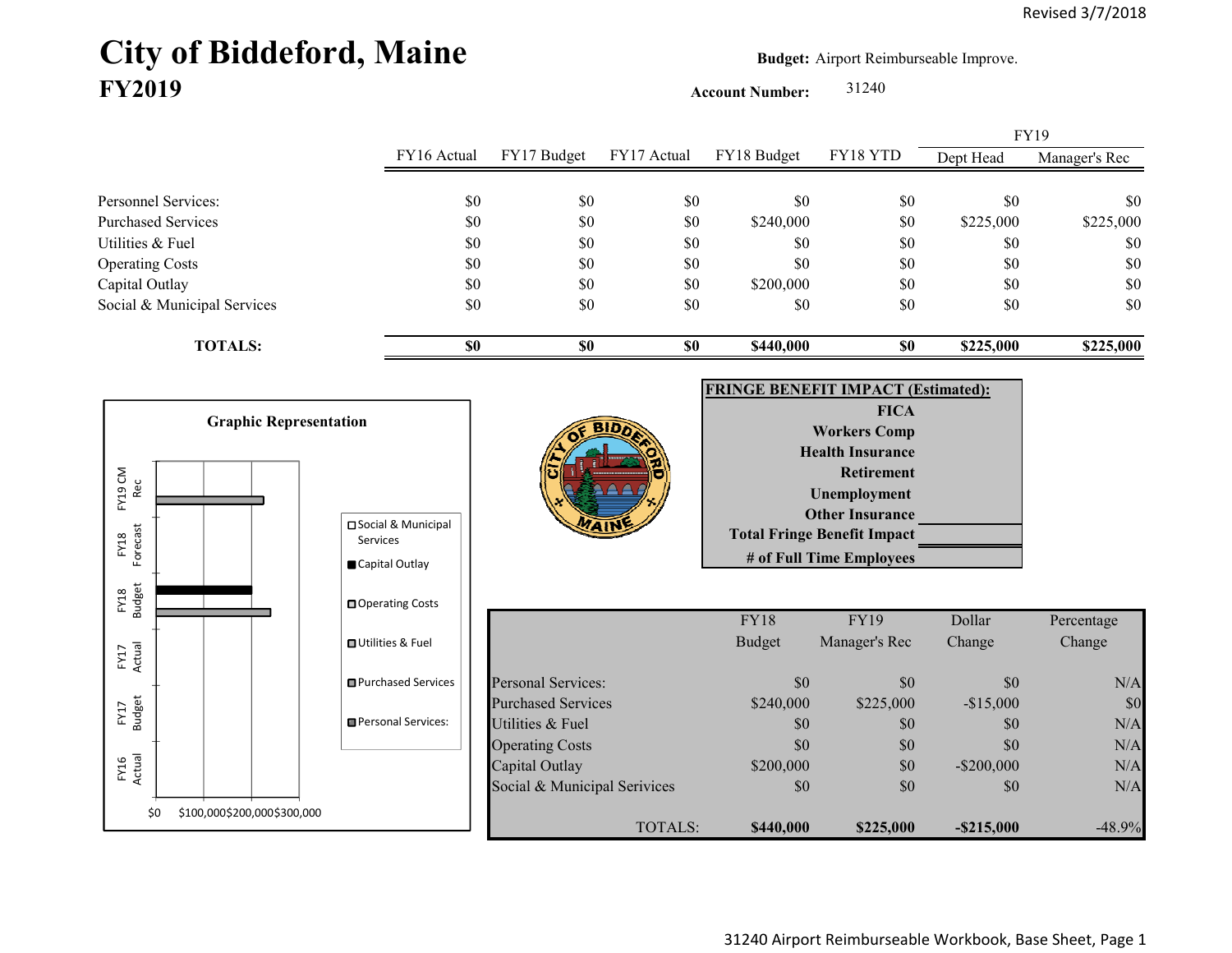## Purchased Services

| Account |                                   | FY16   | <b>FY17</b> | <b>FY17</b> | <b>FY18</b> | <b>FY18</b>  | <b>FY19</b> |           |
|---------|-----------------------------------|--------|-------------|-------------|-------------|--------------|-------------|-----------|
| Number  | Description                       | Actual | Budget      | Actual      | Budget      | YTD 02/28/18 | Dept Head   | Mgr's Rec |
|         | 60306 Other Prof/Consult Srvs Exp | \$0    | \$0         | \$0         | \$240,000   | \$0          | \$225,000   | \$225,000 |
| Totals  |                                   | \$0    | \$0         | \$0         | \$240,000   | \$0          | \$225,000   | \$225,000 |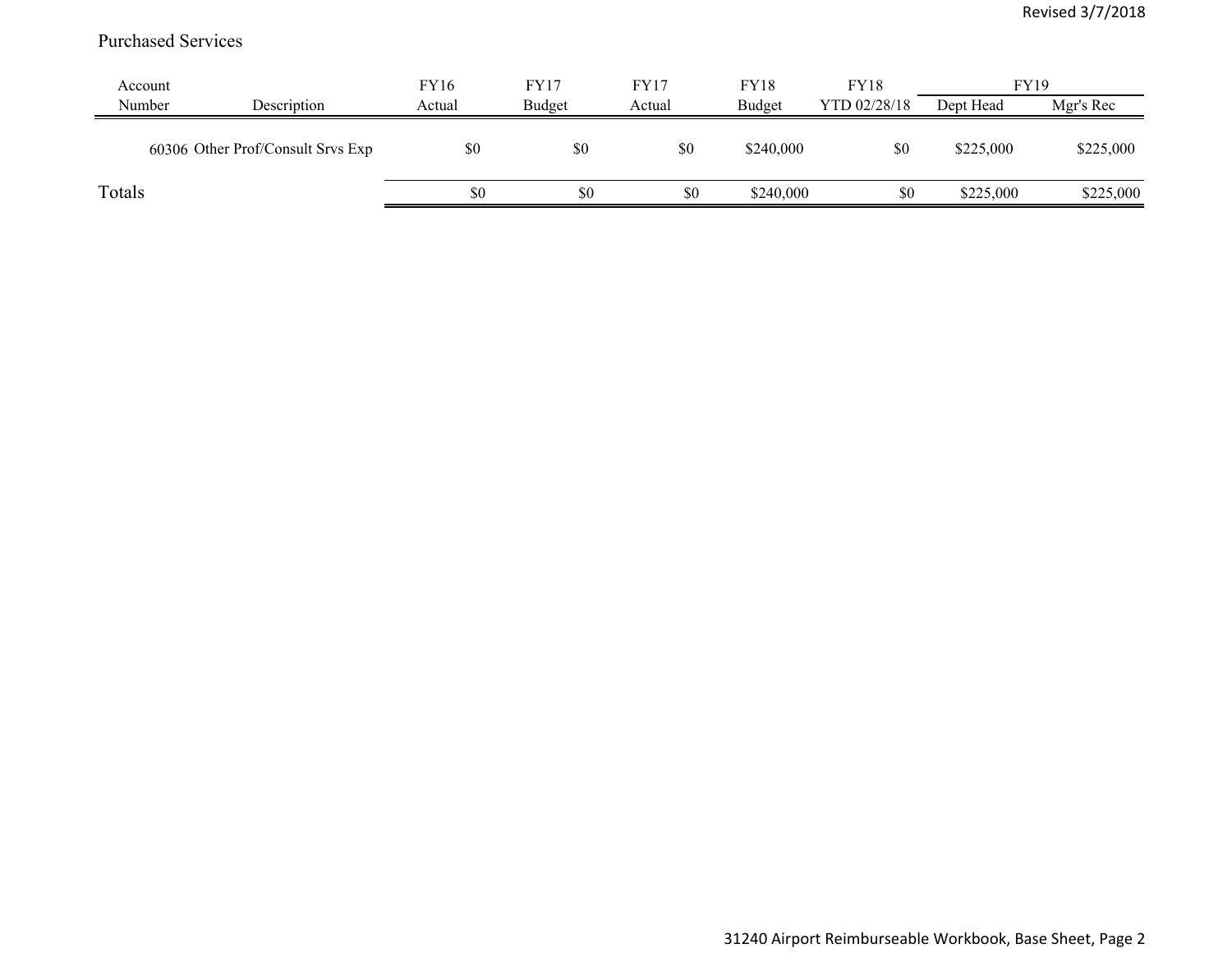

## **Fiscal Year 2019 Budget Request**

March 7, 2018 **Department:** Airport Reimburseable Improve.

Account Title: Other Prof/Consult Srvs Exp

Department Number: 31240 Account Number: 60306

| FY2016 | FY 2017       | FY 2017 | FY 2018       | FY 2018       |  |
|--------|---------------|---------|---------------|---------------|--|
| Actual | <b>Budget</b> | Actual  | <b>Budget</b> | Est. Expended |  |
|        |               |         |               |               |  |
| \$0.00 | \$0.00        | \$0.00  | \$240,000.00  | \$223,850.00  |  |

|               | Department   | City Mgr       | Council | Increase      |
|---------------|--------------|----------------|---------|---------------|
| FY-2019       | Reauest      | Recommendation | Action  | (Decrease)    |
| <b>Budget</b> |              |                |         |               |
|               | \$225,000.00 | \$225,000.00   |         | (\$15,000.00) |

**Support for Budget Request:** Provide justification for the budget request using as much detail as possible

 to support it. Examples of acceptable support include unit costs, quantity estimates, price quotes, etc. Requests based solely on a percentage increase above the previous budget will not be accepted. Use additional sheets if necessary.

These funds are needed for consulting fees for the planning and permiting for DEP ,FAA and MDOT for the tree removal at the 24 end of the runway as well as the drainage and runway repaving.